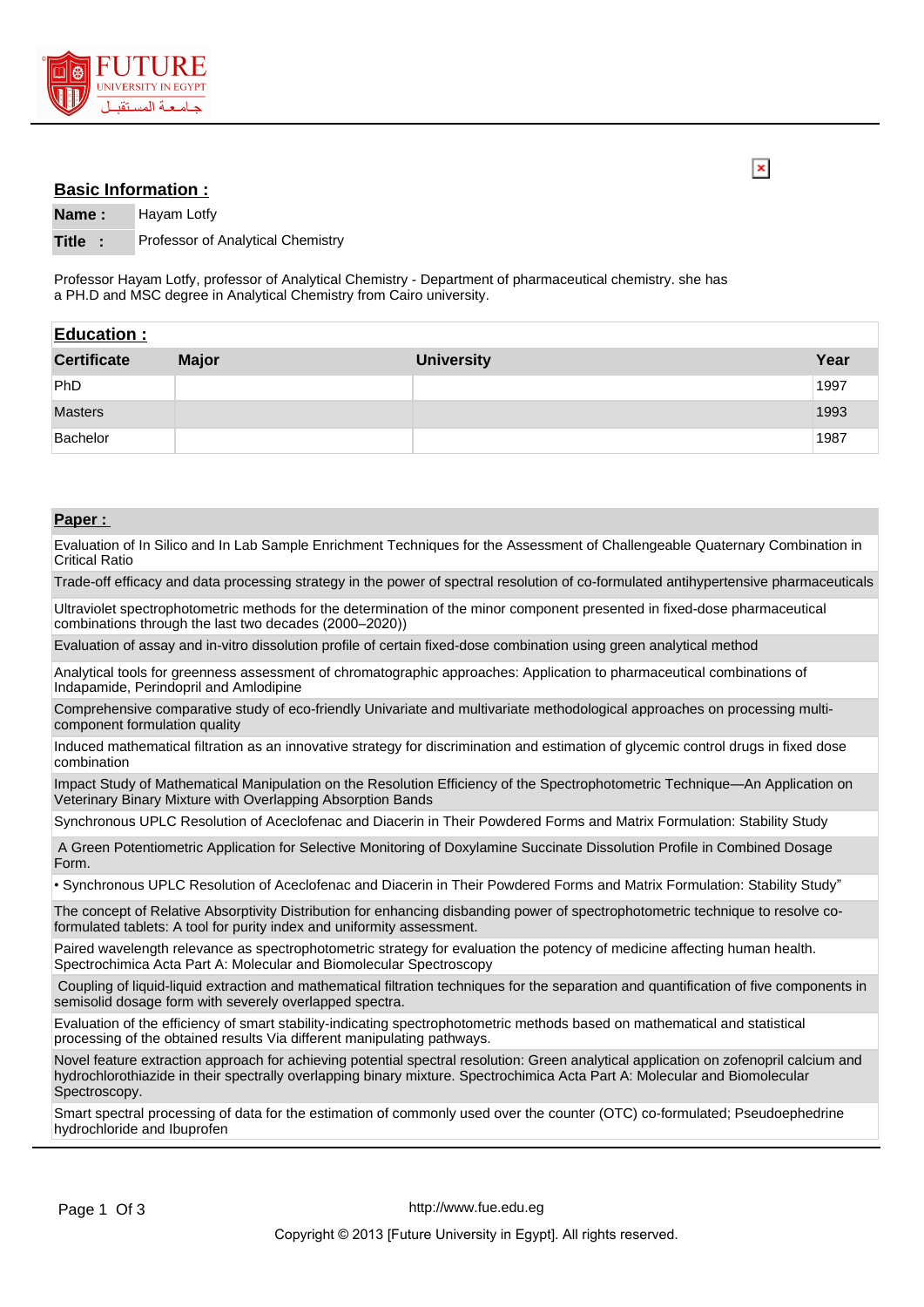

 Coupling of GC-MS/MS to Principal Component Analysis for Assessment of Matrix Effect: Efficient Determination of Ultra-Low Levels of Pesticide Residues in Some Functional Foods.

 Spectral analysis of overlapped absorption bands of binary mixtures—an application on combination of pseudoephedrine sulphate and loratadine mixture.

• Different aspects in manipulating overlapped spectra used for the analysis of trimebutine maleate and structure elucidation of its degradation products.

Novel univariate spectrophotometric determination of the recently released solid dosage form comprising dapagliflozin and saxagliptin via factorized response spectra: Assessment of the average content and dosage form uniformity of tablets

Spectral analysis of overlapped absorption bands of binary mixture-an application on combination of Pseudoephedrine Sulfate and Loratadine mixture

Potentiometric sensing of Valaciclovir Hydrochloride in the presence of its acid induced degradation product with real time acquisition of the dissolution profile from its pharmaceutical formulations

Potentiometric sensing of Valaciclovir Hydrochloride in the presence of its acid induced degradation product with real time acquisition of the dissolution profile from its pharmaceutical formulations

Developing spectral numerical factor technique for the determination of amlodipine besylate and the latest generation of statins in their new pharmaceutical combination

Real time selective monitoring of the dissolution behavior of Pseudoephedrine Sulfate and Loratadine in their binary and ternary dosage form by utilization of In-line potentiometric sensor

Study of efficiency and spectral resolution for mathematical filtration technique using novel unlimited derivative ratio and classical univariate spectrophotometric methods for the multicomponent determination-stability analysis

Monitoring of Clotrimazole degradation pathway in presence of its co-formulated drug

Investigating advanced approaches based on iso-absorptivity coefficient in unresolved spectral signals of binary mixtures

Testing the purity of spectral profiles: Finger-print resolution of complex matrices and extraction of absorbance signals

Double-Dip Approach: Simultaneous Dissolution Profiling of Pseudoephedrine and Ibuprofen in a Combined Dosage Form by Ion Selective Electrodes

Spectrophotometric resolution of the severely overlapped spectra of clotrimazole with dexamethasone in cream dosage form by mathematical manipulation steps

Novel absorptivity centering method utilizing normalized and factorized spectra for analysis of mixtures with overlapping spectra in different matrices using built-in spectrophotometer software

Novel stability-indicating chemometric-assisted spectrophotometric methods for the determination of chlordiazepoxide and clidinium bromide in the presence of clidinium bromide's alkali-induced degradation product

Comparative study of the efficiency of computed univariate and multivariate methods for the estimation of the binary mixture of clotrimazole and dexamethasone using two different spectral regions

Novel stability-indicating chemometric-assisted spectrophotometric methods for the determination of chlordiazepoxide and clidinium bromide in the presence of clidinium bromide's alkali-induced degradation product

Evaluation of graphical and statistical representation of analytical signals of spectrophotometric methods.

Novel Pure Component Contribution Algorithm (PCCA) and UHPLC methods for separation and quantification of amlodipine, valsartan, and hydrochloro-thiazide in ternary mixture.

Validated stability-indicating chromatographic methods for the determination of chlordiazepoxide and clidinium bromide in the presence of its alkali-induced degradation product.

Different applications of isosbestic points, normalized spectra and dual wavelength as powerful tools for resolution of multicomponent mixtures with severely overlapping spectra.

Spectrophotometric Determination For the Binary Mixture of Clotrimazole and Dexamethasone in Pharmaceutical Dosage Form

 Investigation of the Profile and Kinetics of Degradation of Fenticonazole Nitrate using Stability-indicating HPLC Assay in Presence of Methyl and Propyl Parabens: Application to Preformulation Studies

Recent development in ultraviolet spectrophotometry through the last decade (2006–2016)

Comparative study of the resolution efficiency of HPLC and HPTLCdensitometric methods for the analysis of mebeverine hydrochloride

Comparative study of the spectral resolution efficiency of the recently developed and conventional spectrophotometric methods in the analysis of severely overlapped zero-order absorption spectra with the same geometrical features